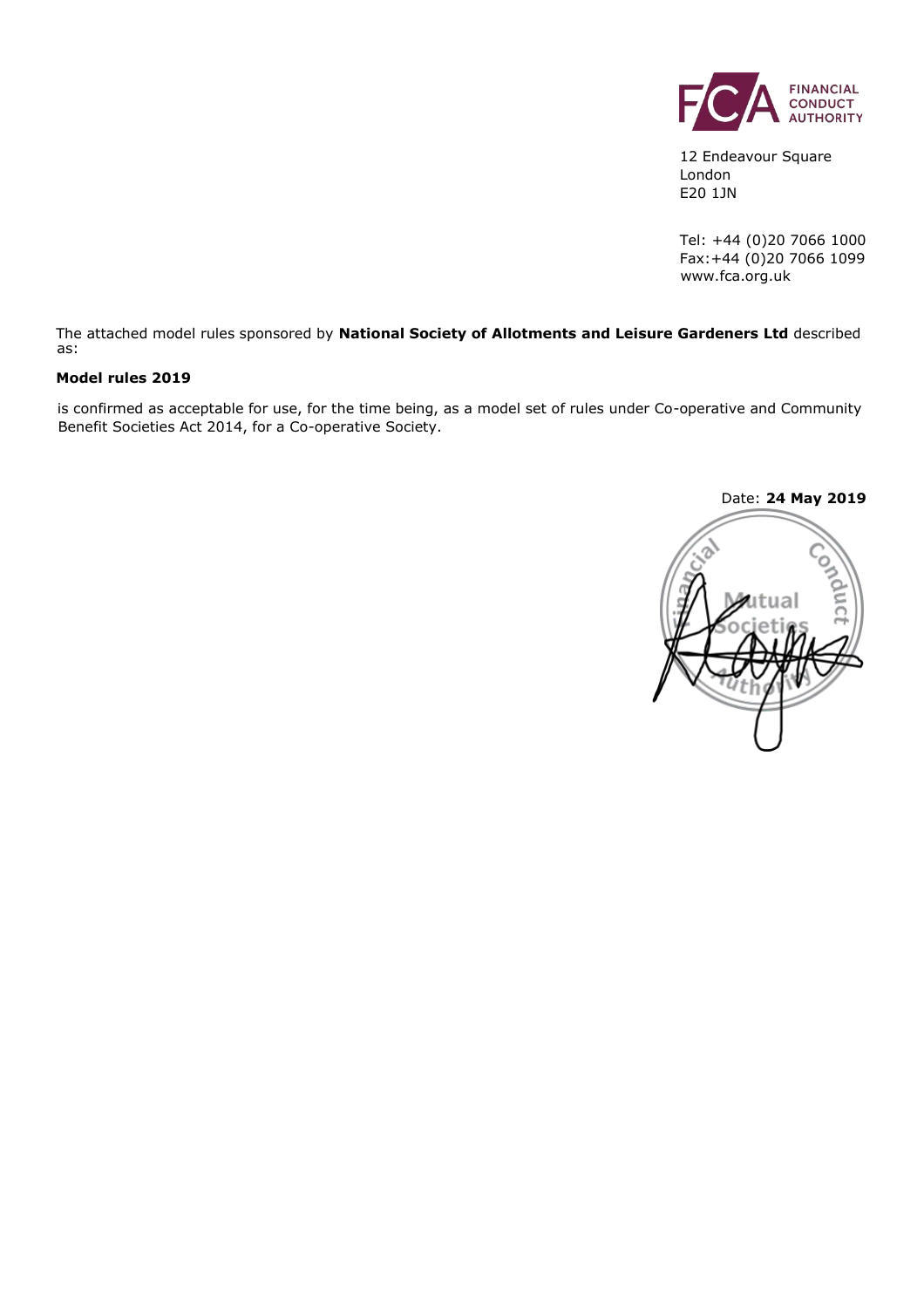Registered as a Limited Company in England and Wales No. 1920623. Registered office as above.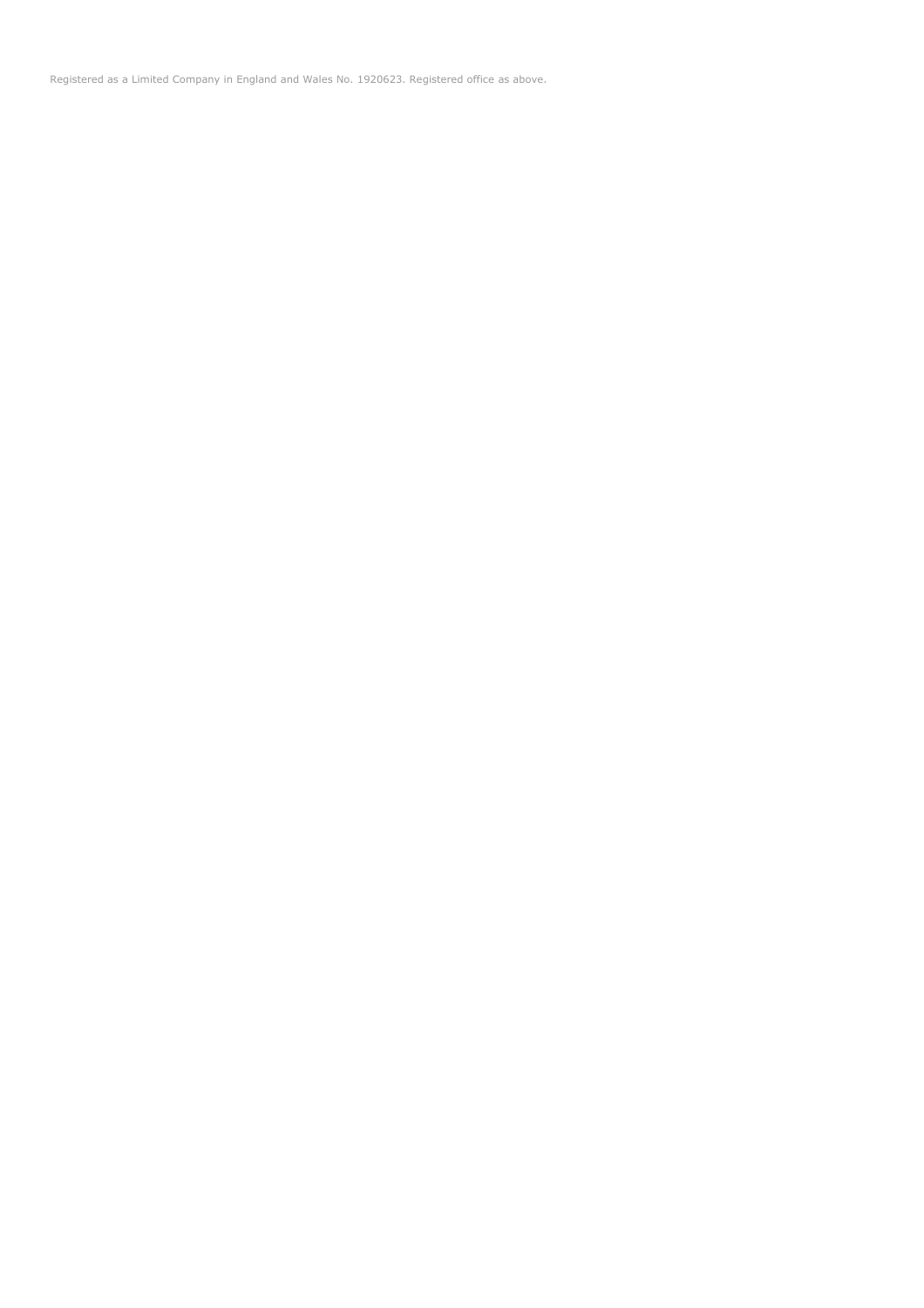

National Society of Allotment and Leisure Gardeners Ltd

# **MODEL RULES FOR A REGISTERED SOCIETY/ ASSOCIATION**

**Under** 

**Sponsorship of the**

**National Allotment and Leisure Gardeners Society** 

**The National Society of Allotment and Leisure Gardeners Ltd**

> **O'Dell House Hunters Road Corby Northamptonshire NN17 5JE**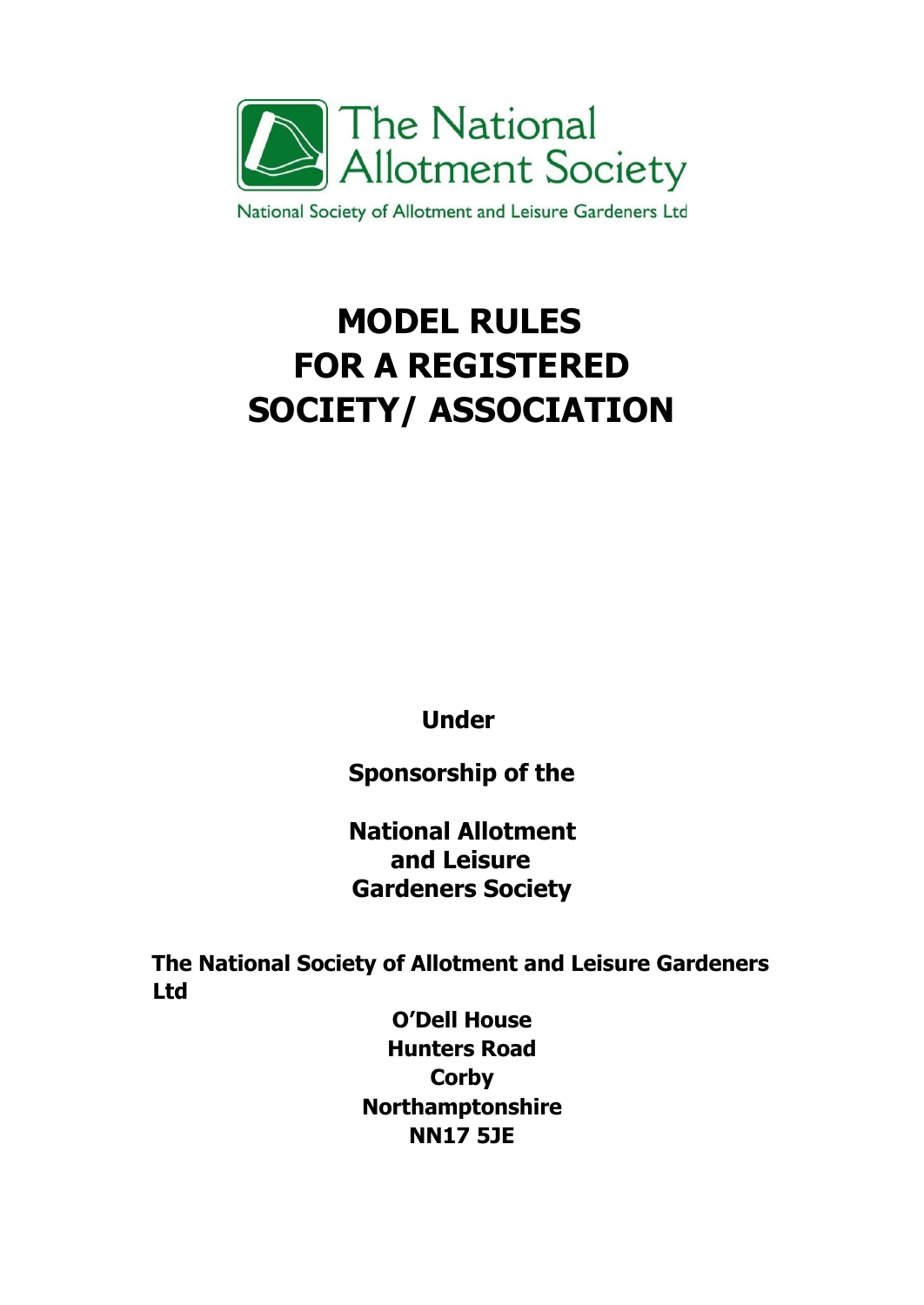# **List of Rules**

- 1. Name
- 2. Registration
- 3. Registered Office
- 4. Use of Name
- 5. Objects
- 6. Membership
- 7. Membership Agreement
- 8. Shares
- 9. Voting Rights
- 10. Management Structure and Organisation
- 11. Meetings
- 12. Membership Subscriptions
- 13. Financial Affairs
- 14. Copies of Rules
- 15. Amendment and Application of Rules
- 16. Indemnity
- 17. Dissolution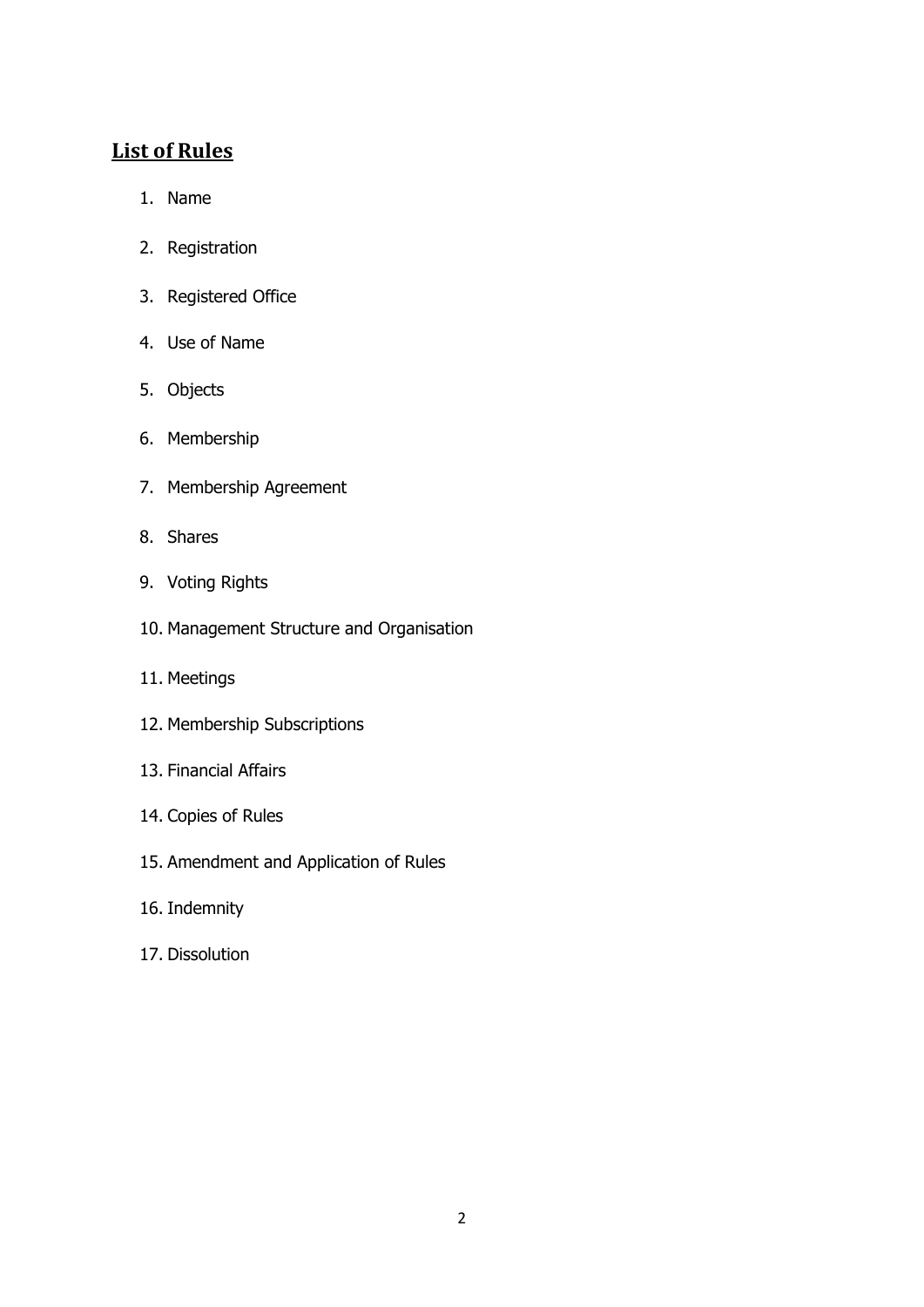# **THE NATIONAL ALLOTMENTS SOCIETY LIMITED**

# **SPONSORSHIP RULES**

#### **1. NAME**

**1.1** The name of the organization shall be **Limited.** Hereafter referred to as the Society.

# **2. REGISTRATION**

**2.1** The Society shall be registered under the Co-operative and Community Benefit Societies Act 2014

#### **3. REGISTERED OFFICE**

**3.1** The Registered Office of the Society shall be at In the event of any change in the situation of the Registered Office, notice shall be sent to the Registrar.

#### **4. USE OF NAME**

**4.1** The registered name of the Society shall be mentioned in legible characters in all business letters of the Society and in all bills of exchange, promissory notes, endorsements, cheques and orders for money or goods purporting to be signed by or on behalf of the Society and in all bills, invoices, receipts and letters of credit of the Society. Any documentation or publication produced or statements made under the heading of the Society must be approved by its Management Committee or under powers delegated by it.

# **5. OBJECTS / POWERS OF THE SOCIETY**

# **5.1 The objects of the Society are to :**

- **5.1.1** Manage the **allotment site**
- **5.1.2** Promote allotment gardening as a community resource; encouraging participation and membership.
- **5.1.3** By various means further the interests of members with regard to the proper cultivation, good management and safe enjoyment of the allotments.

#### **5.2 The Powers of the Society are to:**

**5.2.1** Take measures to protect Members and the site against damage, trespass and theft.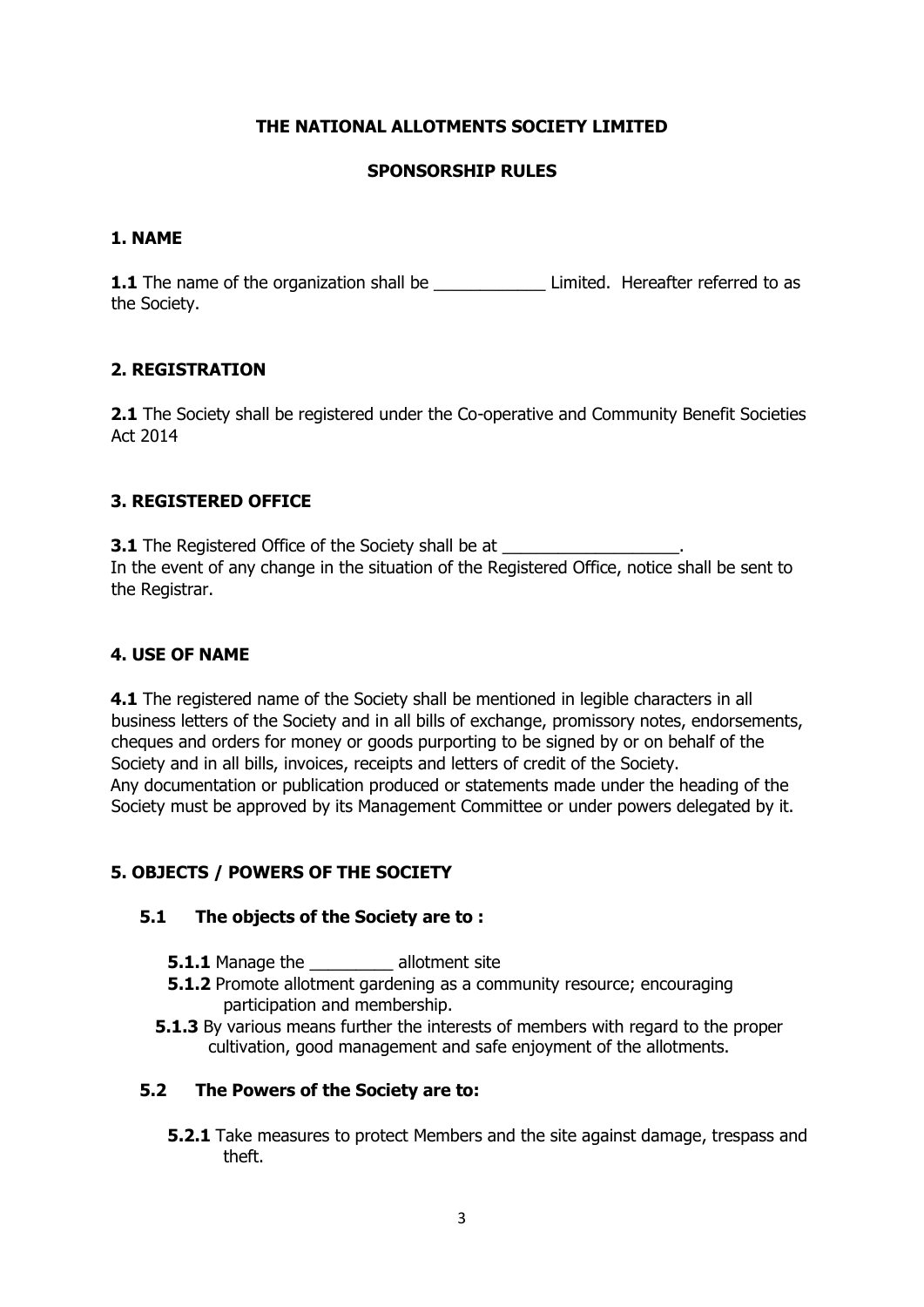**5.2.2** Maintain the site and the facilities and if necessary erect, pull down, repair, alter or otherwise deal with any buildings thereon.

# **6. MEMBERSHIP**

**6.1** Membership shall be open to the following persons and bodies who support the objects of the Society.

- **6.1.1** Plot Holding Members who have paid the appropriate annual subscription for their plot.
- **6.1.2** Associate Members, who by mutual agreement, share the use of a plot with a Plot Holding Member and who have paid the Associate Member subscription. A maximum of two associate members are allowed per plot. Associate Member status does not confer an automatic right to take over the plot when the Plot Holding Member resigns.
- **6.2** Allocation of Membership
	- **6.2.1** Membership shall be open to such persons as may be admitted by the Management Committee from time to time.
	- **6.2.2** The Management Committee shall have the right to, for good and sufficient reason, reject an application for membership.

**6.3** Extraordinarily, any member or associate member may be asked to relinquish their membership of the Association by resolution of a majority of members present at a General Meeting. In this event the member to whom the expulsion applied would have previously been given at least one verbal request by a spokesperson of the committee of management and at least one letter from the committee of management setting out the issue at hand and its referral to a General Meeting if not satisfactorily resolved within a reasonable and set time period.

**6.4** A Member shall cease to be a member in the following eventualities:

- **6.4.1** The death of the Member
- **6.4.2** The expulsion of the Member under Rule **6.3**

**6.4.3** The withdrawal of the Member from the Society by sending notice in writing to the Society Secretary at the Registered Office of the Society.

**6.4.4** The non-payment of subscription for a period of 40 days after it becomes due, terminates membership.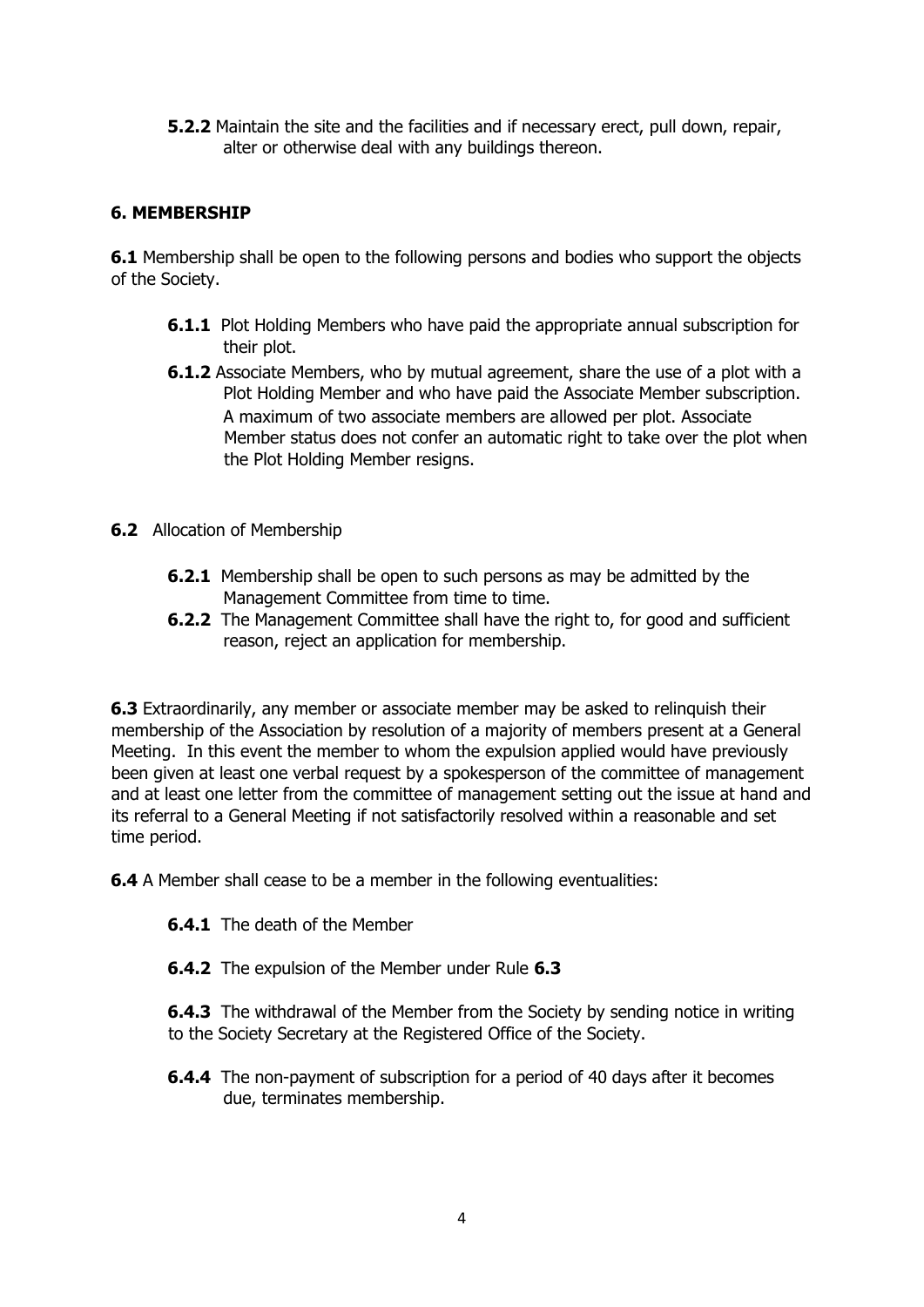**6.5** A member may withdraw from the Society by sending notice in writing to the Secretary at the Registered Office of the Society. Upon withdrawal, all sums paid by the Member on account of shares shall be forfeited and the Member's share shall be extinguished.

#### **6.6 Proceedings on Death or Bankruptcy –** Upon a claim being made:

6.6.1 The personal representative of the deceased Member; or

6.6.2 The trustee in bankruptcy of a Member who is bankrupt: or

6.6.3 The Office Holder to any property in the Society belonging to such a member The Society shall transfer or pay property to which the office Holder has become entitled as the Office Holder may direct them.

> 6.6.4 A Member may in accordance with the Act, nominate any individual or Individuals to whom his/her property in the society at the time of his/her death shall be transferred, but such nomination shall only be valid to the extent of the amount for the time being allowed in the Act. On receiving a satisfactory proof of death of a Member who has made a nomination the Society shall, in accordance with the Act, either transfer or pay the full value of the property comprised in the nomination to the individual or individuals entitled thereunder.

# **7. MEMBERSHIP AGREEMENT**

All members shall agree in writing, to;

- **7.1** Accept the rules of the Society and to abide by the terms and conditions therein.
- **7.2** Adopt plot and site management practices as set by the Committee of Management and agreed by a majority of Members at a General Meeting.

# **8. SHARES**

- **8.1** Every member admitted under Rules **6.1.1** and **6.1.2** shall hold one nonwithdrawable share, which is not transferable. The share shall have the nominal value of example in full by a member on joining the Society.
- **8.2** Couples who are joint plot holding members or joint associate members shall hold one share each.
- **8.3** One share shall be the maximum shareholding of any member.

# **9. VOTING RIGHTS**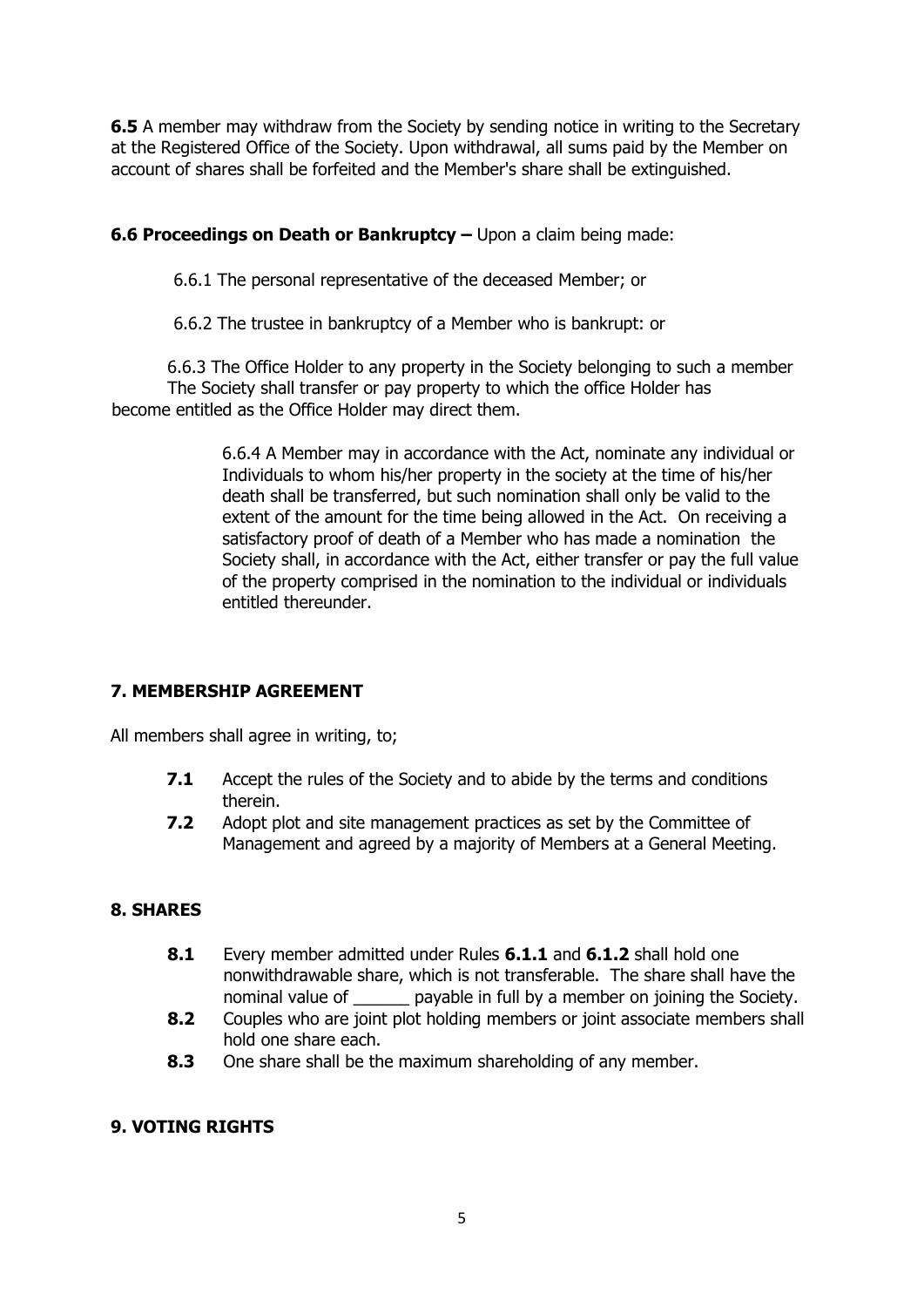- **9.1** Each member i.e. all plot holding members and associate members, shall be entitled to one vote at Society meetings.
- **9.2** Couples who are joint members or joint associate members shall be entitled to one vote each.

#### **10. MANAGEMENT STRUCTURE AND ORGANISATION**

**10.1** The Governance of the Society shall be vested in the Annual General Meeting whilst day to day management of the affairs and property of the Society is delegated to the Management Committee. Hereafter referred to as the Committee.

**10.2** At the Annual General Meeting members shall elect a Chairman, Secretary and Treasurer for the Society and in addition, other members will be elected at the AGM, to fulfil other Committee roles such as are considered appropriate at that time. The Management Committee shall comprise of not fewer than five members and not more than nine.

**10.3** Prior to each AGM all members shall be given the opportunity to stand as a candidate for a committee role. In the event of there being more than one candidate for a particular role the outcome shall be determined by a ballot of the members present at the AGM. Committee members shall be eligible to stand for re-election each year.

**10.4** The Committee shall be able to co-opt any additional members to fill vacancies or additional roles, during the year.

**10.5** Tenure of any post as a Committee Member shall be voluntary, unpaid and open only to Members of the Society. Arrangements will be put in place by the Committee for the reimbursement of appropriate and legitimate out of pocket expenses.

**10.6** The Chair, Secretary, Treasurer and other elected members of the Committee shall keep accurate records of their dealings on behalf of the Society, which shall be available for inspection by Members.

**10.7** A quorum for the Committee shall consist of committee members including two of Chair, Secretary or Treasurer.

#### **11. MEETINGS**

**11.1** The Society shall in each year hold an Annual General Meeting at such time and place, as the Committee shall determine. Not more than 15 months shall elapse between the date of one Annual General Meeting and that of the next.

**11.2** The Committee may also convene further General Meetings as deemed necessary.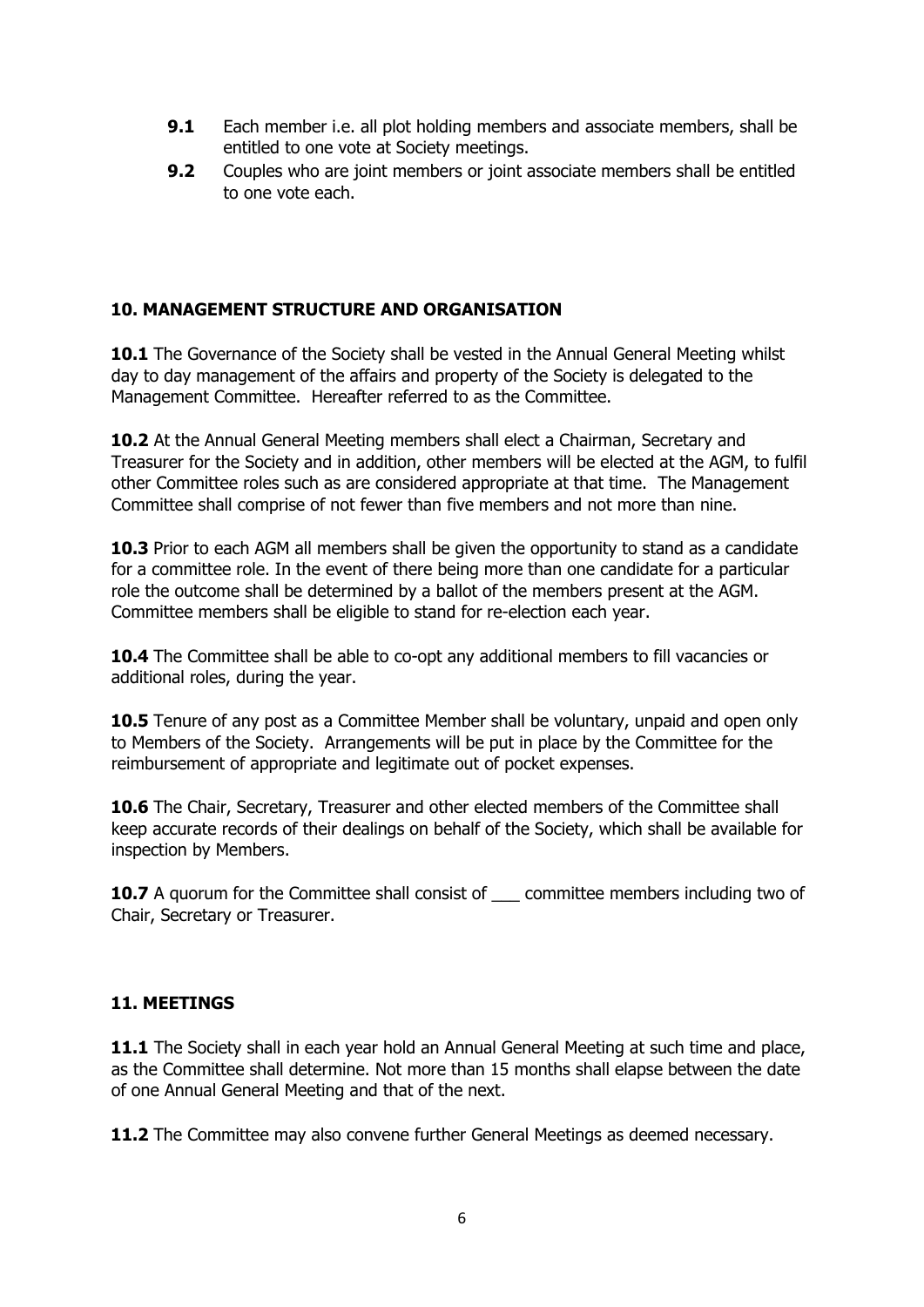**11.3** Members will be given at least 14 days notice of the Annual General Meeting and other General Meetings.

**11.4** Special General Meetings may be called by either, a quorum of the Committee, or by written request from a member which states the reason for the meeting and is signed by at least 50% of the membership. Such request to be delivered to the Secretary. The business of the Special General Meeting will be restricted to items on the original request with no amendments being accepted. Details will be notified to members, along with notice of the meeting, at least 14 days prior to the meeting date.

**11.5** No business shall be transacted at any General Meeting unless a quorum is present. The quorum at any General Meeting shall be 50% of the shareholding members including two of Chair, Secretary and Treasurer being present.

# **12. MEMBERSHIP SUBSCRIPTIONS**

**12.1** At the General Meeting / Annual General Meeting held nearest to and prior to December  $31<sup>st</sup>$  in each year the Committee shall seek approval for any changes to the Membership Subscriptions due in the following January.

**12.2** Membership subscriptions for the calendar year are due to be paid no later than 31<sup>st</sup> January. Failure to pay on time can lead to termination of membership under Rule **6.4.4**.

# **13. FINANCIAL AFFAIRS**

**13.1** The Society is a non-profit making organisation and all surplus funds arising from the business of the Society shall be used for the furtherance of the objects of the Society.

> 13.1.1 The Society shall have the power to borrow money from its Members and others to further its objects, providing the amount outstanding at any one time does not exceed £30,000.

13.1.2 The Society shall have the power to mortgage or charge any of its property including assets and undertakings of the Society, present and future and issue loan stock, debentures and other securities for money borrowed or for the performance of any contracts of the Society or its customers or persons having dealings with the Society.

**13.1.3** The rate of interest on money borrowed, except on money borrowed by way of bank loan or overdraft or from a finance house or on mortgage from a

 building society or local authority, shall not exceed 5% per annum or 2% above the Bank of England base rate at the commencement of the loan, whichever is the greater.

**13.1.4** The Society may receive from any person donations or loans free of interest In order to further its objects but shall not receive money on deposit.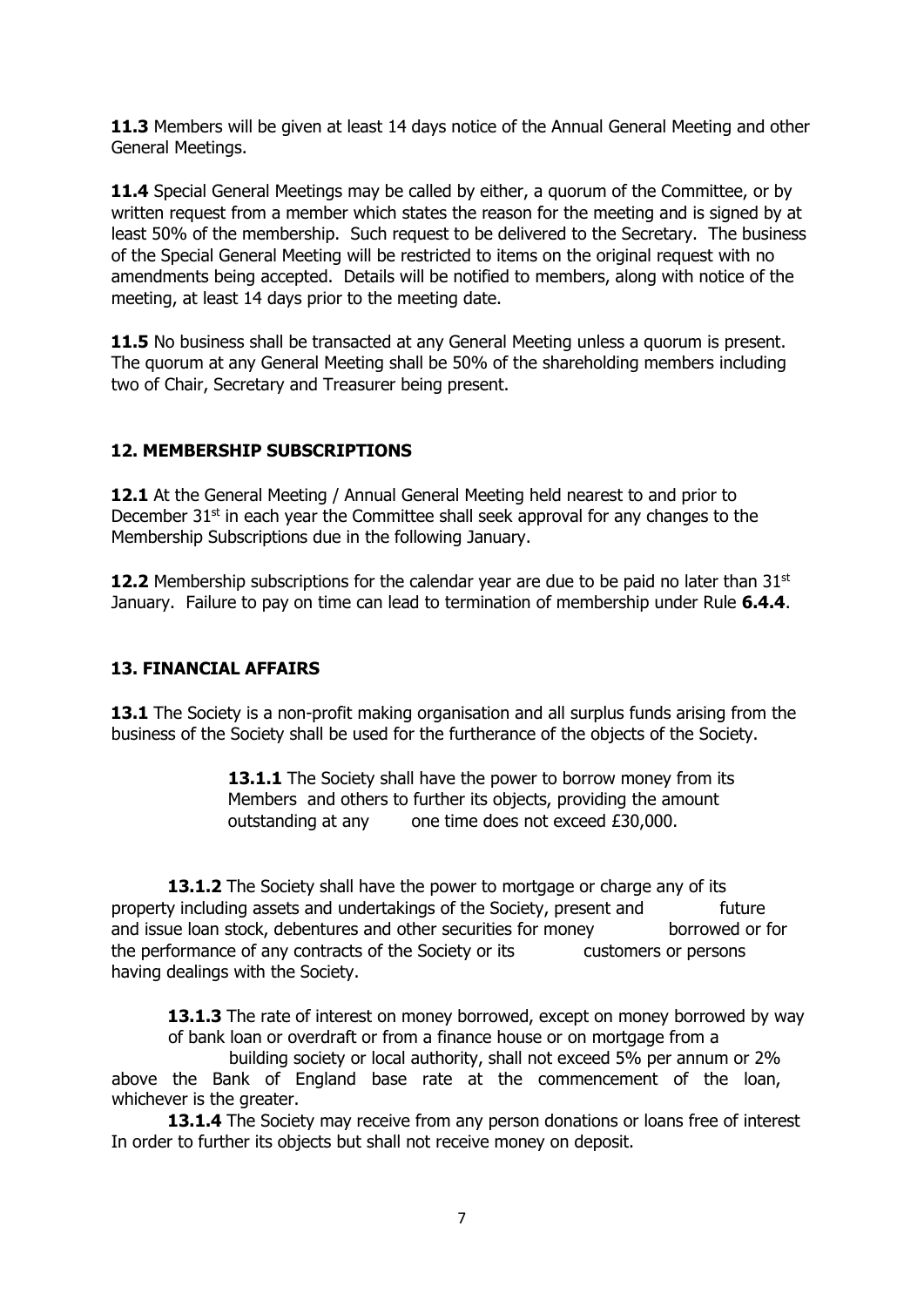**13.2** The shares held by members shall not carry any interest and shall not confer any right to dividend.

**13.3** The Secretary shall register every issue or cancellation of shares by making an appropriate entry in the register of members relating thereto.

**13.4** Upon withdrawal from membership all sums paid by the Member on account of shares shall be forfeited and the Member's share shall be extinguished.

**13.5** The Committee may open Bank or Building Society Accounts in the name of the Society in which shall be lodged all monies received on behalf of the Society. These accounts shall be used to administer and record funds received and disbursed on behalf of the Society. Any funds available for term investment may be invested to earn interest with a Bank or Building Society on the recommendation of the Committee and on approval by a majority of members at a General Meeting.

**13.6** At the conclusion of each financial year the Treasurer shall complete accounts and a balance sheet for presentation and approval at the Annual General Meeting. After approval the revenue accounts and balance sheet must be signed by the secretary and two committee members of the society acting on behalf of the society's committee.

**13.7** Within the time allowed by legislation the Secretary will send to the Financial Conduct Authority an Annual Return of the Society's affairs (in the form prescribed by them) accompanied by the signed copy of the accounts and balance sheet, referred to in rule **13.6** 

**13.8** Auditing of Society accounts and balance sheet:

**13.8.1** The members shall vote annually, at each annual general meeting, as allowed by Section 84 of the Co-operative and Community Benefit Societies Act 2014. At the Annual General Meeting to have, when necessary in law or where the membership requires:

- An audit carried out by a qualified auditor
- An audit carried out by two or more lay auditors
- A report by a qualified auditor
- Or unaudited accounts, where the conditions for such exist
- **13.8.2** If a full audit or a report is required, a person who is a qualified auditor under section 91 of the Co-operative Community Benefit Societies Act 2014 shall be appointed. The qualified OR lay auditors, if so appointed , shall not be officers or servants OF THE Society and nor shall they be partners of, or in the employment of, or employ, an officer or servant of the Society. Lay auditors shall be chosen by the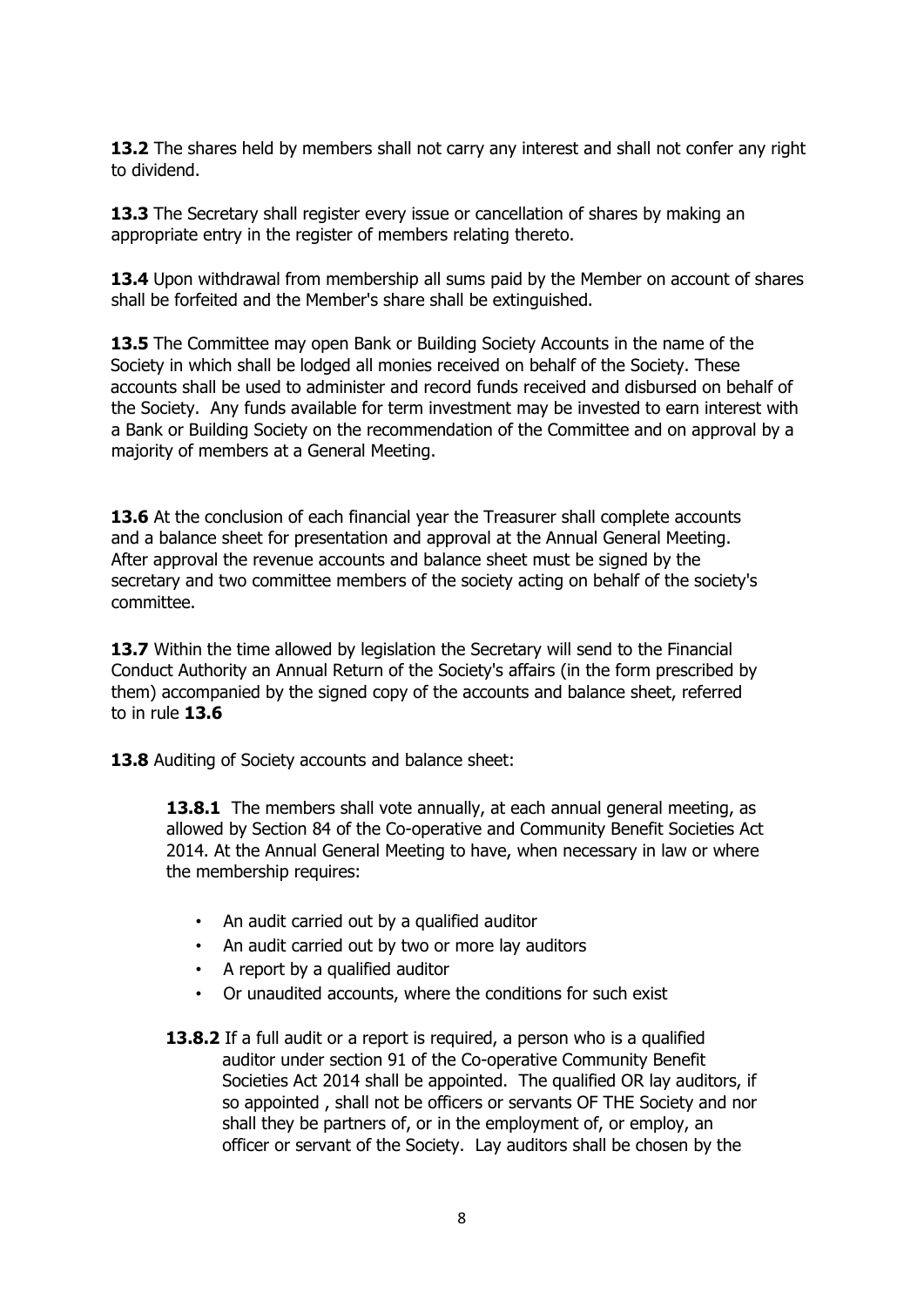Committee of Management from the general membership and / or others.

**13.8.3** If the membership vote for unaudited accounts, the society's income Expenditure ledger shall be scrutinised by the secretary and the Committee members only and signed, as a true record, by the Secretary and two Committee members or any other number as may be required by legislation.

 An income / expenditure report will be prepared to present to the Society's members at each Annual General Meeting.

#### **14. COPIES OF RULES**

14.1 It shall be the duty of the Committee to supply free of charge to all members a copy of current rules which may be delivered by email or by delivery of a hard copy. Where a member has already been provided with a copy there may be a charge of up to £5 for a second copy (under s18 of the 2014 Act).

#### **15. AMENDMENT AND APPLICATION OF RULES**

**15.1** Changes to the rules of the Society (ie. new rules made, rules amended or rescinded) may only be made at a General Meeting and when a majority of voting members who are present at the meeting approve the change.

**15.2** No new rule or amendment of rule is valid until registered with the Financial Conduct Authority in accordance with the 2014 Act.

**15.3** The Society shall be run in accordance with its registered rules

#### **16. INDEMNITY**

**16.1** Every member of the Committee shall be indemnified by the Society against all losses and liabilities incurred by him in relation to the execution of his Office providing that nothing in this clause shall entitle him to any indemnity against liability arising through negligence or fraud or similar actions on his part.

#### **17. DISSOLUTION**

- **17.1** The Society may at any time be dissolved by the consent of three-fourths of the members testified by their signatures to an instrument of dissolution in the form prescribed in the 2014 Act.
- **17.2** If on winding up or dissolution of the Association any of its assets remain to be disposed of after its liabilities are satisfied, none of these assets shall be distributed among the Members but should be passed to a similar organisation.